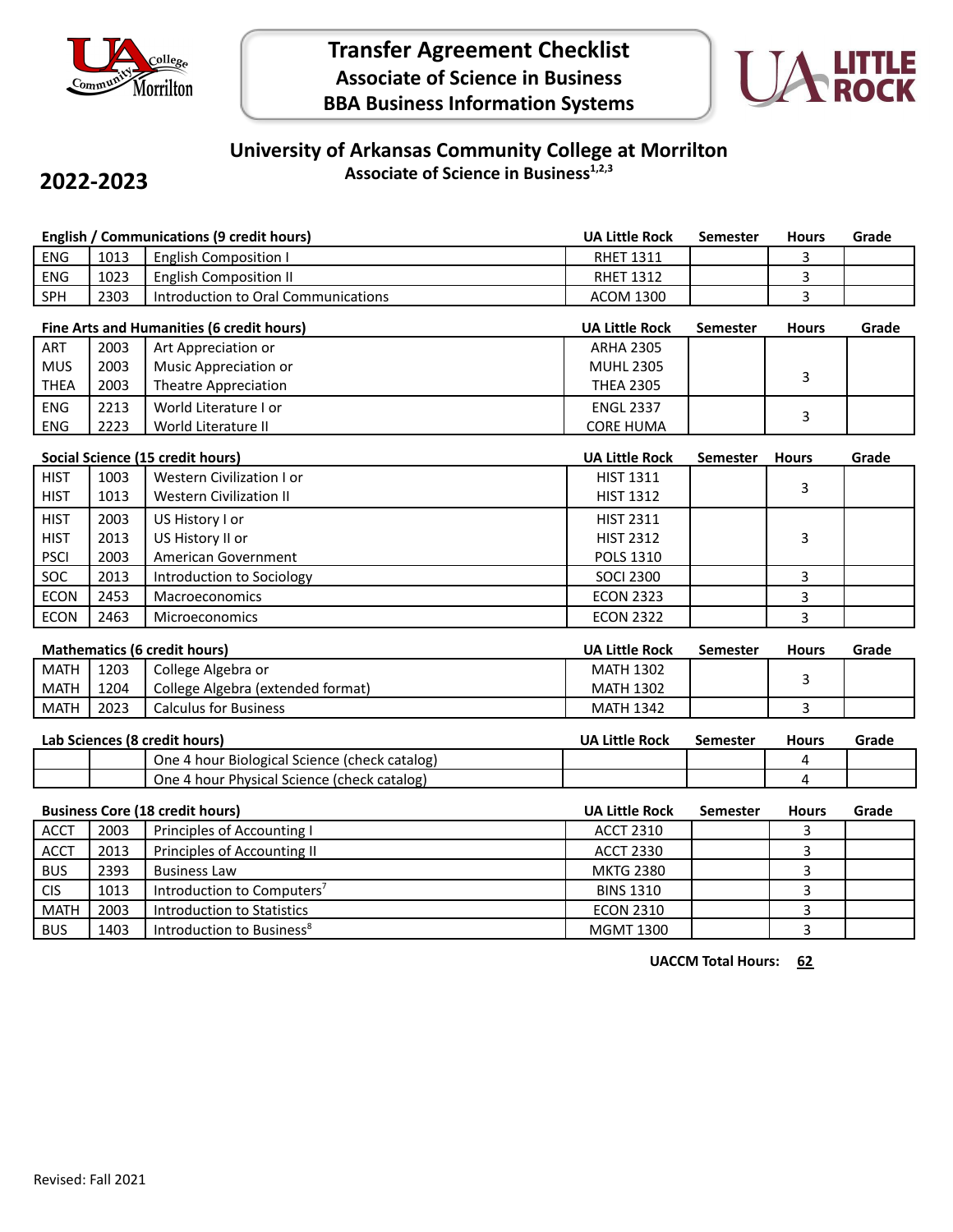



#### **University of Arkansas at Little Rock Bachelor of Business Administration Business Information Systems<sup>4</sup> 2022-2023**

|             |           | <b>Professional Business Courses (28 credit hours)</b> | <b>Semester</b> | <b>Hours</b> | Grade |
|-------------|-----------|--------------------------------------------------------|-----------------|--------------|-------|
| <b>BSAD</b> | 2010/4010 | Career Catalyst <sup>6</sup>                           |                 | 0            |       |
| <b>BSAD</b> | 3100      | <b>Business Professionalism</b>                        |                 |              |       |
| <b>BINS</b> | 3305      | Information Systems for Decision Making                |                 | 3            |       |
| <b>BINS</b> | 3352      | Data Analysis and Visualization                        |                 | 3            |       |
| <b>BINS</b> | 3380      | <b>Business Communication</b>                          |                 | 3            |       |
| <b>ECON</b> | 3355      | <b>Quantitative Business Analysis</b>                  |                 | 3            |       |
| <b>FINC</b> | 3310      | <b>Business Finance</b>                                |                 | 3            |       |
| <b>MGMT</b> | 3300      | Principles of Management                               |                 | 3            |       |
| <b>MGMT</b> | 3304      | <b>Operations Management</b>                           |                 | 3            |       |
| <b>MGMT</b> | 4380      | <b>Business Strategy (Capstone Course)</b>             |                 | 3            |       |
| <b>MKTG</b> | 3350      | Principles of Marketing                                |                 | 3            |       |

|             |      | <b>Business Information Systems Major Requirements (24 credit hours)</b> | <b>Semester</b> | <b>Hours</b> | Grade |  |
|-------------|------|--------------------------------------------------------------------------|-----------------|--------------|-------|--|
| <b>BINS</b> | 3307 | Systems Development Methodologies                                        |                 |              |       |  |
| <b>BINS</b> | 4312 | <b>Object-Oriented Programming</b>                                       |                 |              |       |  |
| <b>BINS</b> | 4314 | <b>Advanced Programming</b>                                              |                 |              |       |  |
| <b>BINS</b> | 4331 | Management of Information Resources                                      |                 |              |       |  |
| <b>BINS</b> | 4350 | <b>Business Database Management Systems</b>                              |                 |              |       |  |
| <b>BINS</b> | 4351 | Data Analysis and Reporting                                              |                 |              |       |  |
| <b>BINS</b> | 4352 | <b>Big Data Analytics Tools</b>                                          |                 |              |       |  |
| <b>BINS</b> | 4355 | Info. Systems Development Project                                        |                 |              |       |  |

### **Business Information Systems Electives (6 credit hours) Choose One Option**

|             |                         | <b>Business Analytics Option***</b>             | <b>Semester</b> | <b>Hours</b> | Grade |
|-------------|-------------------------|-------------------------------------------------|-----------------|--------------|-------|
| <b>ECON</b> | 4350                    | <b>Applied Econometrics</b>                     |                 |              |       |
| <b>ERSC</b> | 4421                    | Introduction to GIS                             |                 |              |       |
| <b>FINC</b> | 4355                    | Predictive Data Analysis                        |                 |              |       |
| <b>IFSC</b> | 4325                    | Data Mining Concepts and Techniques             |                 | 6            |       |
| <b>IFSC</b> | 4345                    | <b>Information Visualization</b>                |                 |              |       |
| <b>MGMT</b> | 4304                    | Supply Chain Management                         |                 |              |       |
| <b>MKTG</b> | 3385                    | <b>Consumer Analysis and Behavior</b>           |                 |              |       |
| <b>MKTG</b> | 4310                    | Marketing Research                              |                 |              |       |
|             |                         | <b>Management/Entrepreneurship Option</b>       | <b>Semester</b> | <b>Hours</b> | Grade |
| <b>MGMT</b> | 3320                    | Human Resources Management                      |                 |              |       |
| <b>MGMT</b> | 3340                    | Managing People in Organizations                |                 |              |       |
| <b>MGMT</b> | 3362                    | Venture Management & Decision Making            |                 |              |       |
| <b>MGMT</b> | 4361                    | Business Planning and Product Innovation**      |                 | 6            |       |
| <b>MGMT</b> | 4383                    | <b>Entrepreneurial Perspectives</b>             |                 |              |       |
| <b>MGMT</b> | 4391                    | <b>Employment Law</b>                           |                 |              |       |
| ACOM        | 3320                    | <b>Persuasive Presentations</b>                 |                 |              |       |
|             | <b>Technical Option</b> |                                                 | <b>Semester</b> | <b>Hours</b> | Grade |
| <b>ARST</b> | 2318                    | Computer Application in Art***                  |                 |              |       |
| <b>ARST</b> | 4348                    | Web Design**                                    |                 |              |       |
| <b>BINS</b> | 4309                    | Special Topics in Business Information Systems  |                 | 6            |       |
| <b>BINS</b> | 4311                    | Security Issues & Adv. Topics in Network Tech.* |                 |              |       |
| <b>CPSC</b> | 1375/1175               | Programming I/Intro to Comp. Sci. Lab           |                 |              |       |